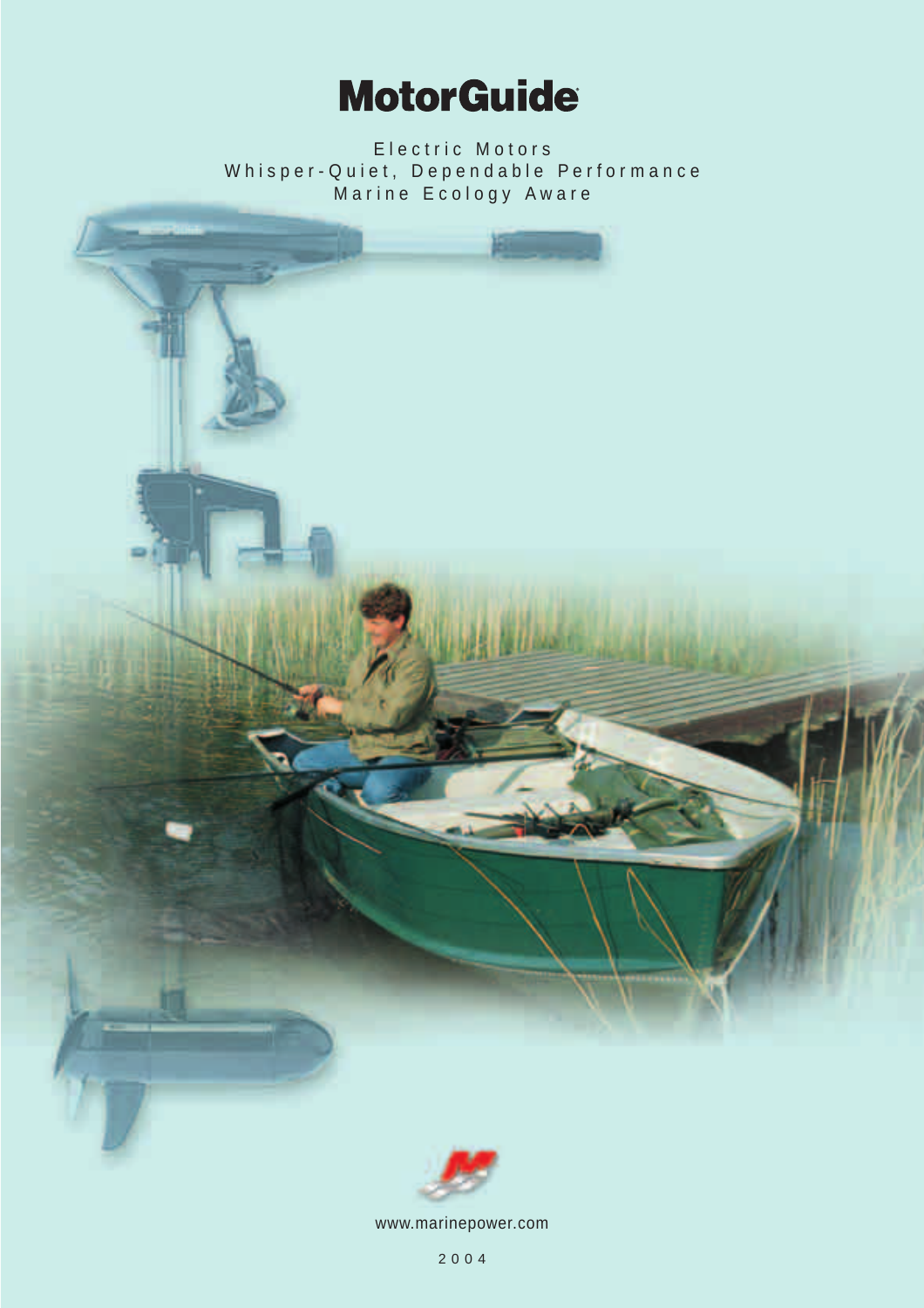#### *MotorGuide: Transom Mounted*



### *Extending Your Reach*

You can choose from a range of eight durable, high performing market leading MotorGuide electric motors used the world over.

Choose from transom-mounted models offering 30 to 82 pounds of thrust or a pair of bow-mounted, foot-operated units at 46 and 54 pounds.

Feature-packed, MotorGuides include patented digital control, impact resistance, weedless Machete props, extra-tough transom mounts and variable speed control, depending on the model.

MotorGuide: more versatility and dependability than ever before.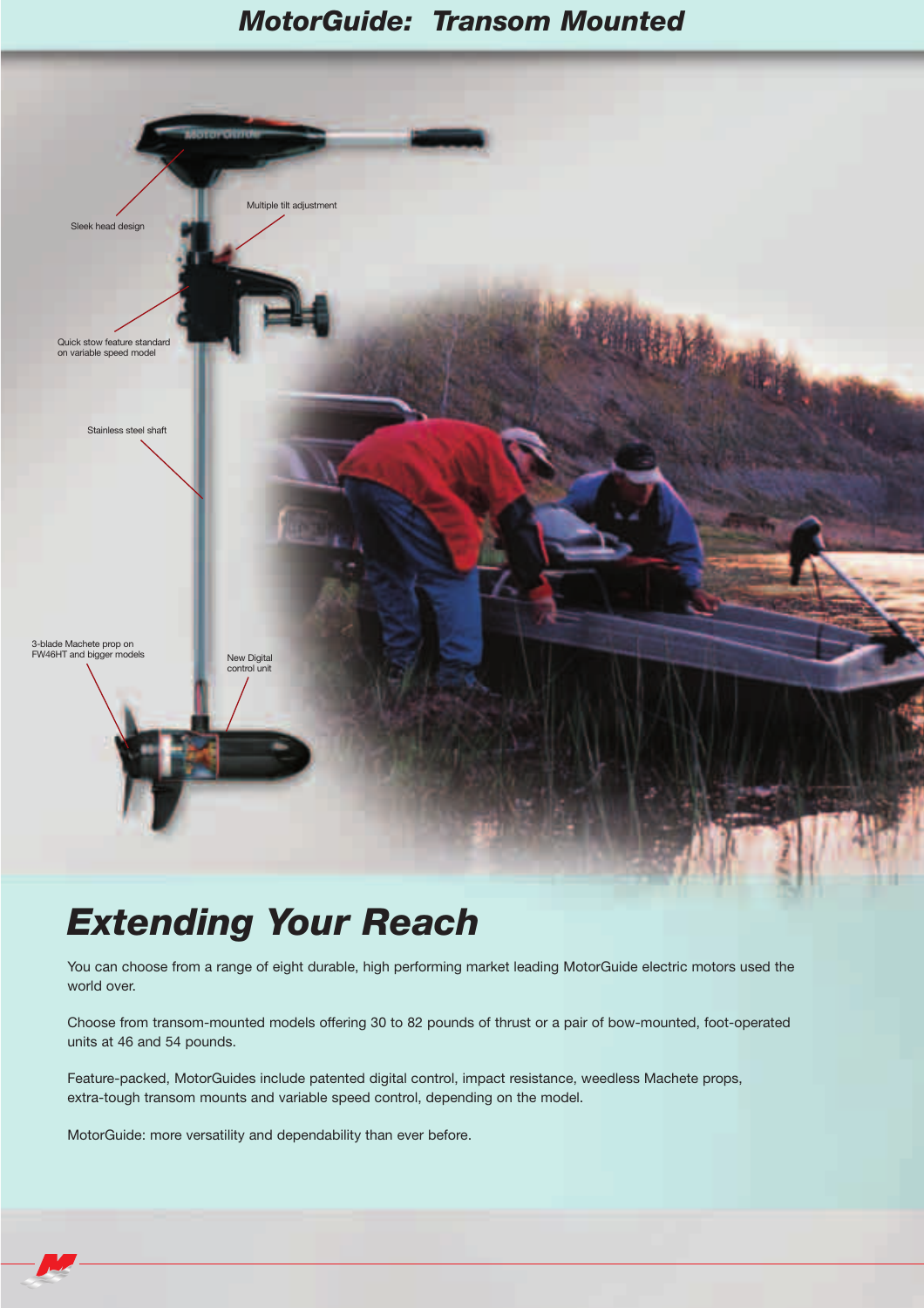#### *MotorGuide: Bow Mounted*



#### *MotorGuide Standard Benefits*

- *Exclusive Digital technology, provides better performance and improved reliability*
- *Stainless steel shafts and tough metal brackets engineered to last*
- *High performing new tappered design three-blade Machete prop on all 36 through 82 pound thrust models*
- *Worldwide service network for instant service back-up*